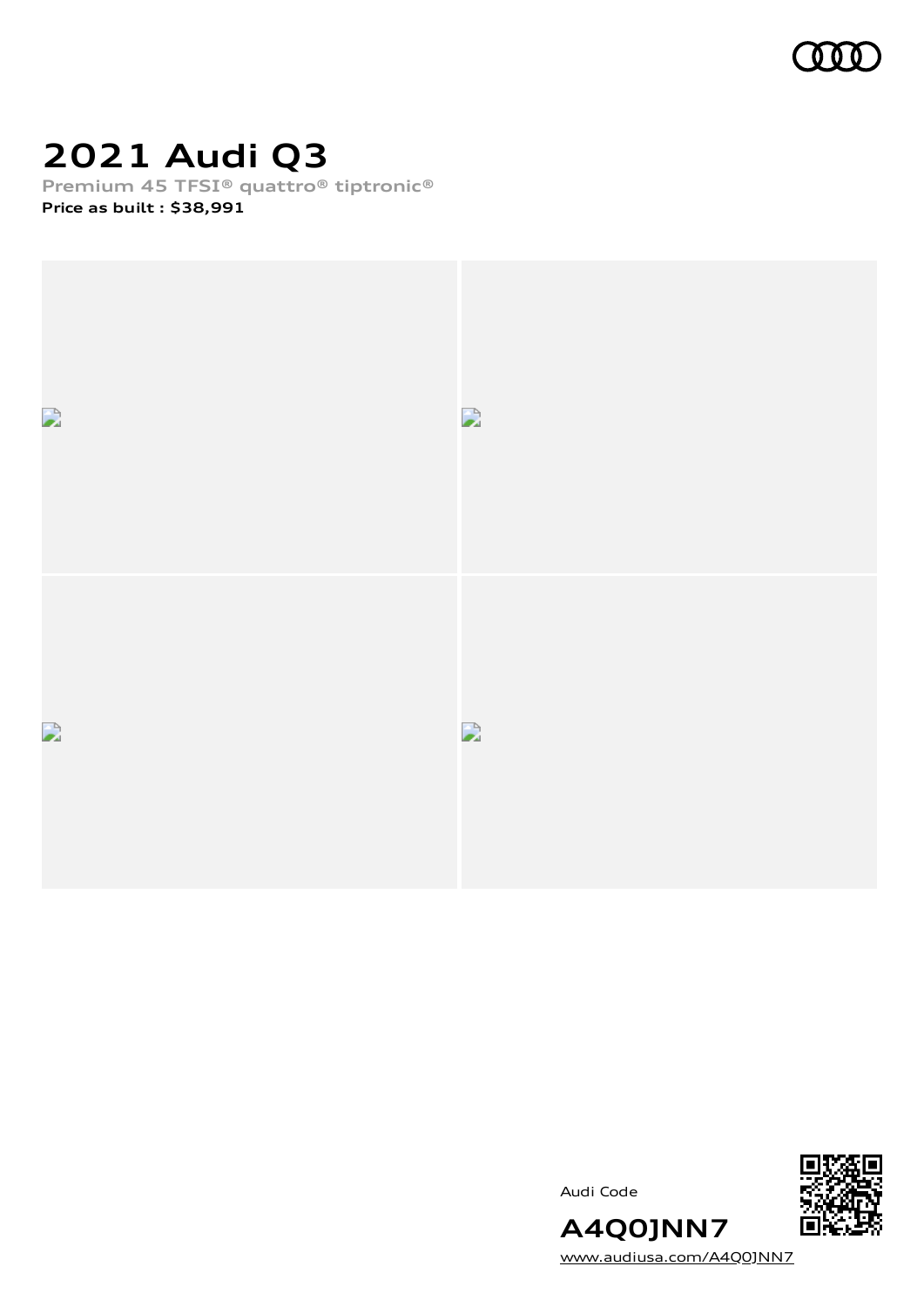# **Summary**

### **Audi 2021 Audi Q3** Premium 45 TFSI® quattro® tiptronic®

**Price as buil[t](#page-10-0)** \$38,991

### **Exterior colour**

Mythos Black metallic

### D

### **Further Information**

Type of vehicle Used car Mileage 2,897 miles No

**Warranty**

#### **Interior colour**

| Seats     | Black |
|-----------|-------|
| Dashboard | Black |
| Carpet    | Black |
| Headliner | Black |

### A4Q0JNN7

**Audi Code**

**Your configuration on www.audiusa.com** [www.audiusa.com/A4Q0JNN7](https://www.audiusa.com/A4Q0JNN7)

**Commission number** b17c974a0a0e09a830c0

### **Technical Specifications**

Engine type 2.0-liter four-cylinder Displacement/Bore and 1,984/82.5 x 92.8 cc/mm stroke Max. output 228 HP Torque 258 lb-ft@rpm Top track speed [1](#page-10-0)30 mph $<sup>1</sup>$ </sup> Acceleration (0 - 60 mph) 7.0 seconds Recommended fuel Regular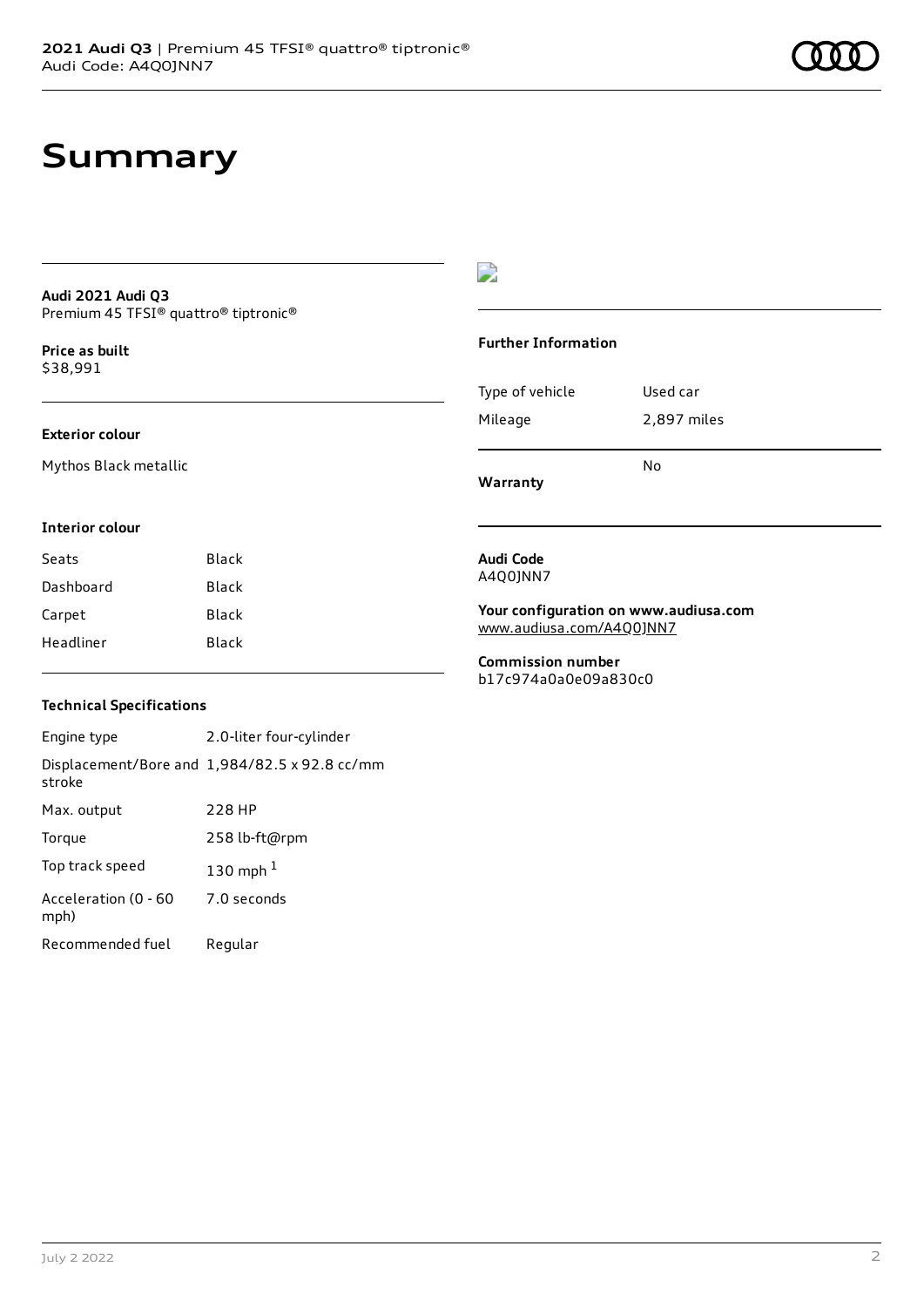# **Equipment**

Mythos Black metallic

Power-adjustable, power-folding, heated exterior side mirrors with auto-dimming on driver side

Convenience package

Auto-dimming frame-less interior rear view mirror with digital compass

LED interior lighting package

Parking system plus (front and rear acoustic sensors)

Audi side assist

SiriusXM® with 90-day All Access trial subscription

Audi advanced key-keyless start, stop and entry





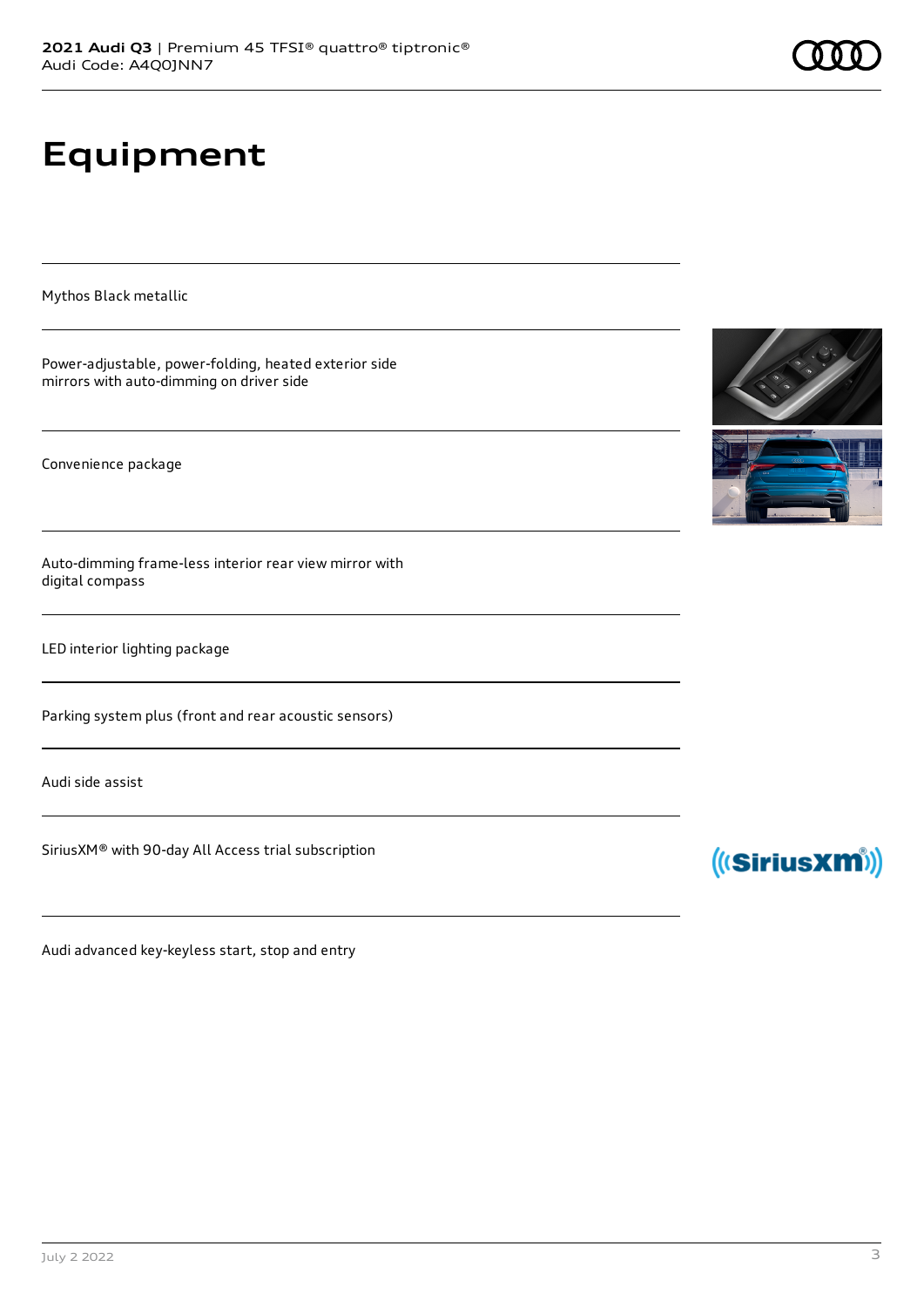# **Standard features**

VT5 S line® stainless steel illuminated door sill

KH5 Three-zone automatic climate control

with shift paddles

7HC Extended leather package

6E3 Front center armrest

N1M Leather seat covers 4A3 Heated front seats

5MA Micrometallic Silver inlays

4E7 Power tailgate

1XX Three-spoke multifunction steering wheel

5KR Split-folding 40/20/40 rear seatbacks

QJ1 Aluminium interior package

3FU Power panoramic sunroof

QE1 Storage package

inlays 6NQ Black cloth headliner

system

**Interior**

| 47 <sub>B</sub>  | Aluminum trim around exterior windows  |
|------------------|----------------------------------------|
| C <sub>3</sub> Q | 18" 5-twin-spoke dynamic design wheels |
| 1D <sub>8</sub>  | Provision for towing bracket           |
| 1S1              | Vehicle tool kit and vehicle jack      |
| 3S1              | Aluminum roof rails                    |
| 5]1              | Tailgate roof spoiler                  |
| 8EX              | LED headlights                         |
| 8TB              | Rear fog lights                        |
| H87              | 235/55 R18 all-season tires            |

| <b>Exterior</b> |                                                                                                           |
|-----------------|-----------------------------------------------------------------------------------------------------------|
| 8VM             | LED taillights with dynamic indicators                                                                    |
|                 | <b>Infotainment and Driver Assistance</b>                                                                 |
| UG5             | Hill descent control                                                                                      |
| 6K2             | Audi pre sense® front with pedestrian<br>protection                                                       |
| 2H <sub>6</sub> | Audi drive select                                                                                         |
| 7W1             | Audi pre sense® basic                                                                                     |
| UI2             | Audi smartphone interface including Apple<br>CarPlay® and Google™ Android Auto™ for<br>compatible devices |
| KA <sub>2</sub> | Rear view camera                                                                                          |
| 8G1             | High beam assist                                                                                          |
| 9VD             | Audi sound system                                                                                         |
| <b>9SO</b>      | Digital instrument cluster 10.25"                                                                         |
| <b>TRV</b>      | MMI <sup>®</sup> with 8.8" display                                                                        |
| QH1             | Voice dialogue system                                                                                     |
| 9ZX             | BLUETOOTH wireless technology preparation<br>for mobile phone                                             |

**Safety and Security**

| 4UB             | Driver and front-passenger advanced airbags             |
|-----------------|---------------------------------------------------------|
| 1AS             | Electronic stability program (ESP) with<br>offroad mode |
| UH <sub>1</sub> | Electromechanical parking brake                         |
| 8T2             | Cruise control system                                   |
| 6Y <sub>2</sub> | Top speed electronically limited to 130 mph             |
| 4H <sub>5</sub> | Electronic rear child door locks                        |
|                 |                                                         |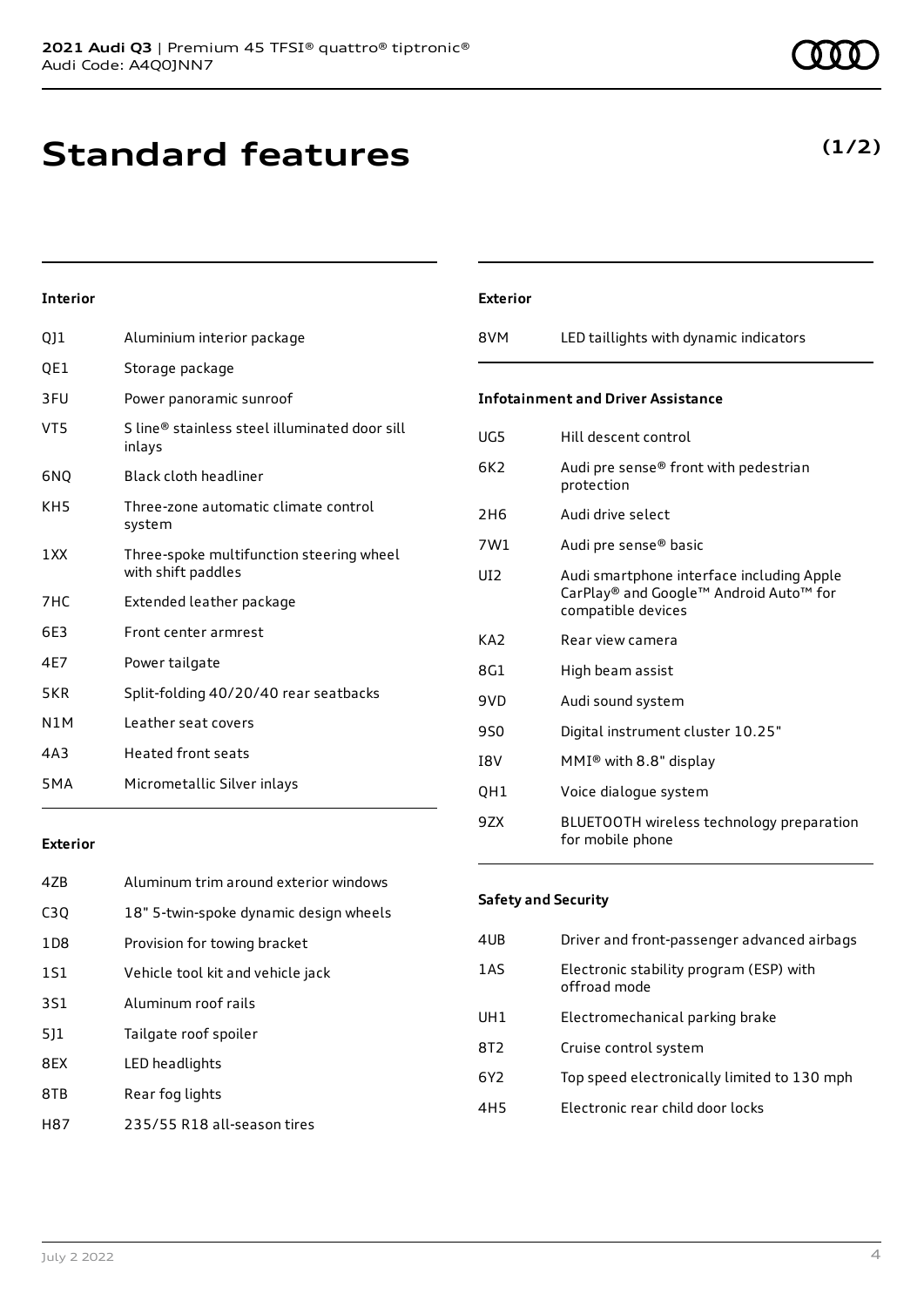# **Standard features**

### **Safety and Security**

| 1 <sub>N7</sub> | Progressive steering                                            |
|-----------------|-----------------------------------------------------------------|
| 7K6             | Tire-pressure monitoring system                                 |
| 4X3             | Advanced Airbag Protection System                               |
| 8N6             | Light/rain sensor                                               |
| 3B7             | Lower Anchors and Tethers for Children<br>(LATCH) in rear seats |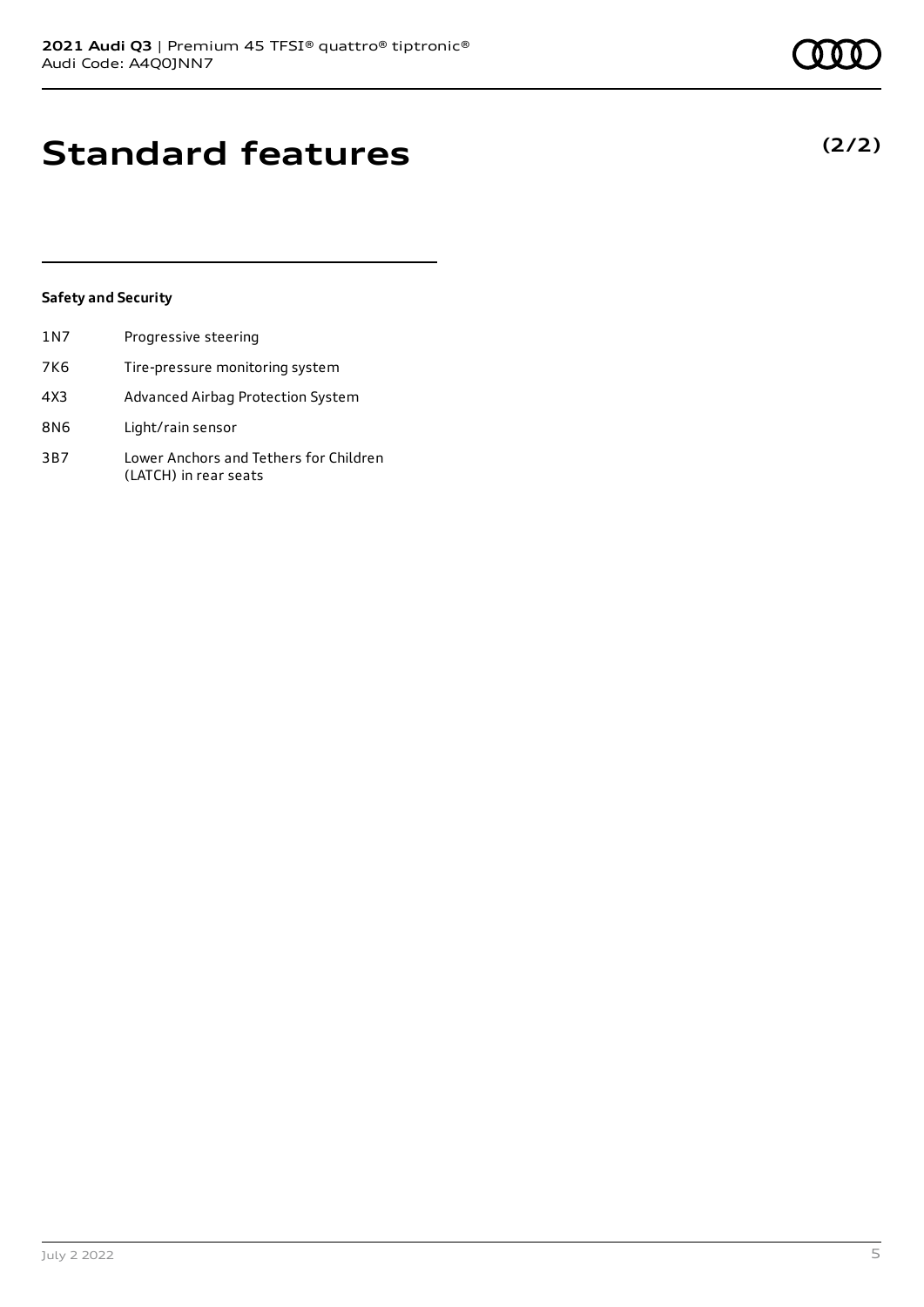# **Dealer remarks**

Certified. 2021 Audi Q3 Premium S line quattro Mythos Black Metallic quattro Still Under Factory Warranty, LOW LOW MILES!, Leather Seats, Alarm w/Motion Sensor, Audi Advanced Key, Audi Parking System Plus, Audi Side Assist, Brake assist, Convenience Package, Exterior Parking Camera Rear, Frameless Auto-Dimming Interior Mirror w/Compass, Heated front seats, Heated Power-Folding Exterior Mirrors, LED Interior Lighting Package, Power Liftgate, Power moonroof, SiriusXM All Access Service, Wheels: 18" 5-Twin-Spoke Dynamic Design. Clean CARFAX. CARFAX One-Owner.

Audi Certified Pre-Owned means you not only get the reassurance of up to a 5yr/Unlimited mile limited warranty, but also a 300+point inspection/reconditioning, 24/7 roadside assistance, trip-interruption services, complimentary service loaner, and a complete CARFAX vehicle history report. Check out our impressive fleet of luxury vehicles, at 900 Santa Monica Boulevard where you can test drive a certified pre-owned Audi today. Our customers leave our dealership 100% satisfied with our excellent customer service and our friendly salespeople. We invite you to find out for yourself what makes us the preferred resource for Audi products and service in southern California.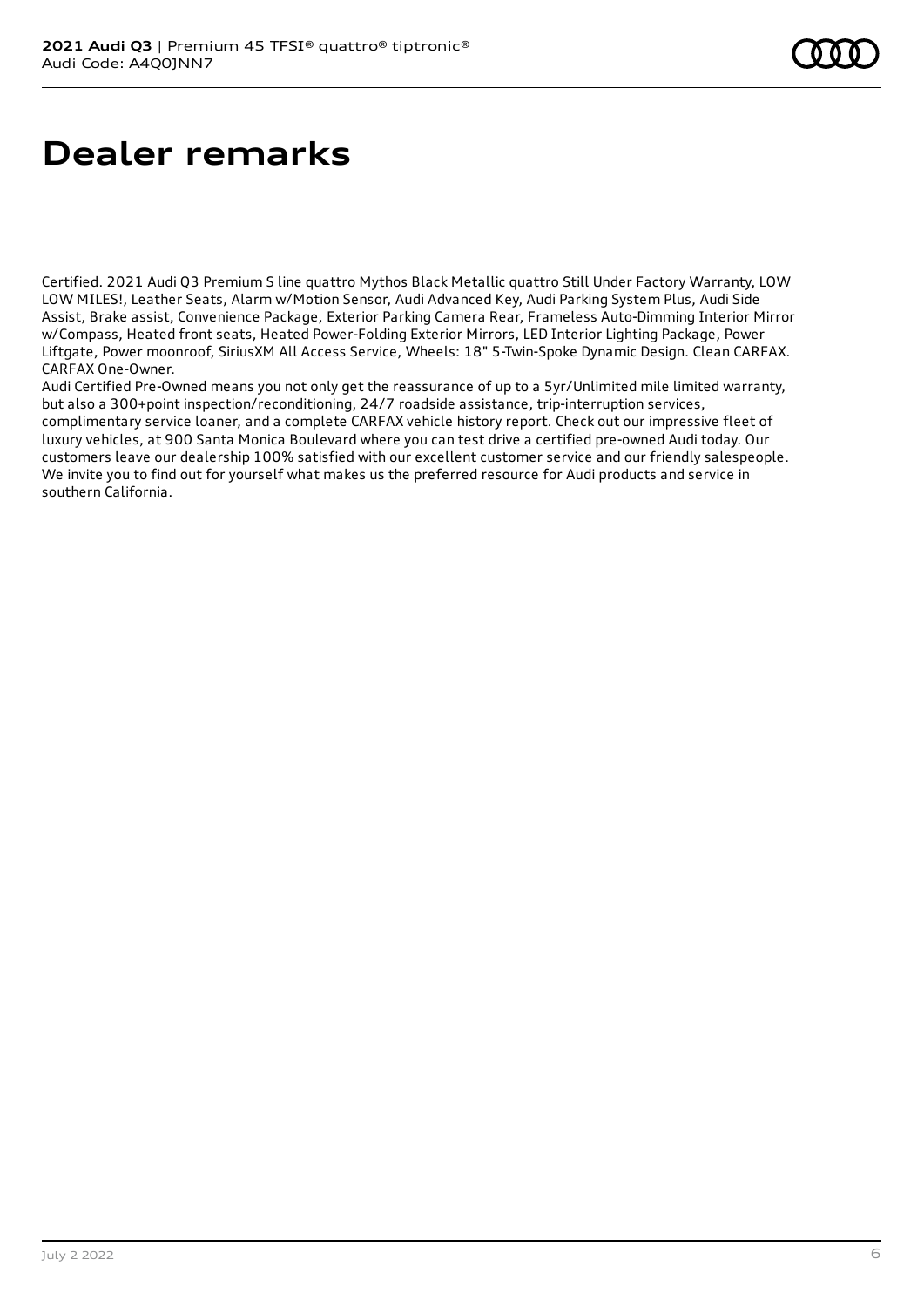# **Technical Specifications**

### **Engineering | Performance**

| Engine type                                 | 2.0-liter four-cylinder                                               |
|---------------------------------------------|-----------------------------------------------------------------------|
| Power Level                                 | 45                                                                    |
| Max. output                                 | 228 HP                                                                |
| Displacement                                | 2.0 L                                                                 |
| Torque                                      | 258 lb-ft@rpm                                                         |
| Valvetrain                                  | 16-valve DOHC with Audi valvelift<br>system and variable valve timing |
| Acceleration (0 - 60<br>mph)                | 7.0 seconds                                                           |
| Engine block                                | Cast-iron                                                             |
| Induction/fuel injection Turbocharged/TFSI® |                                                                       |
| Cylinder head                               | Aluminum-alloy                                                        |
| stroke                                      | Displacement/Bore and 1,984/82.5 x 92.8 cc/mm                         |
| Top track speed <sup>1</sup>                | $130$ mph                                                             |

| <b>Suspension</b>             |                                                          |  |
|-------------------------------|----------------------------------------------------------|--|
| Front axle                    | MacPherson strut front suspension                        |  |
| Rear axle                     | Four-link rear suspension                                |  |
|                               |                                                          |  |
| <b>Brakes</b>                 |                                                          |  |
| <b>Front brakes</b>           | 13.4 (ventilated disc) in                                |  |
| Rear brakes                   | 12.2 (ventilated disc) in                                |  |
| Parking brake                 | Flectromechanical                                        |  |
|                               |                                                          |  |
| <b>Body</b>                   |                                                          |  |
| Material                      | Multi-material body construction<br>(steel and aluminum) |  |
| Corrosion protection          | Multistep anti-corrosion protection                      |  |
|                               |                                                          |  |
| <b>Warranty   Maintenance</b> |                                                          |  |
| Warranty                      | 4-year/50,000-mile Audi New                              |  |

Vehicle Limited Warranty

### **Transmission | Drivetrain**

| Drivetrain type | quattro <sup>®</sup> all-wheel drive                         |
|-----------------|--------------------------------------------------------------|
| Transmission    | Eight-speed Tiptronic <sup>®</sup> automatic<br>transmission |

### **Steering**

| Steering type                             | Electromechanical power steering<br>system |
|-------------------------------------------|--------------------------------------------|
| Turning diameter, curb-38.4 ft<br>to-curb |                                            |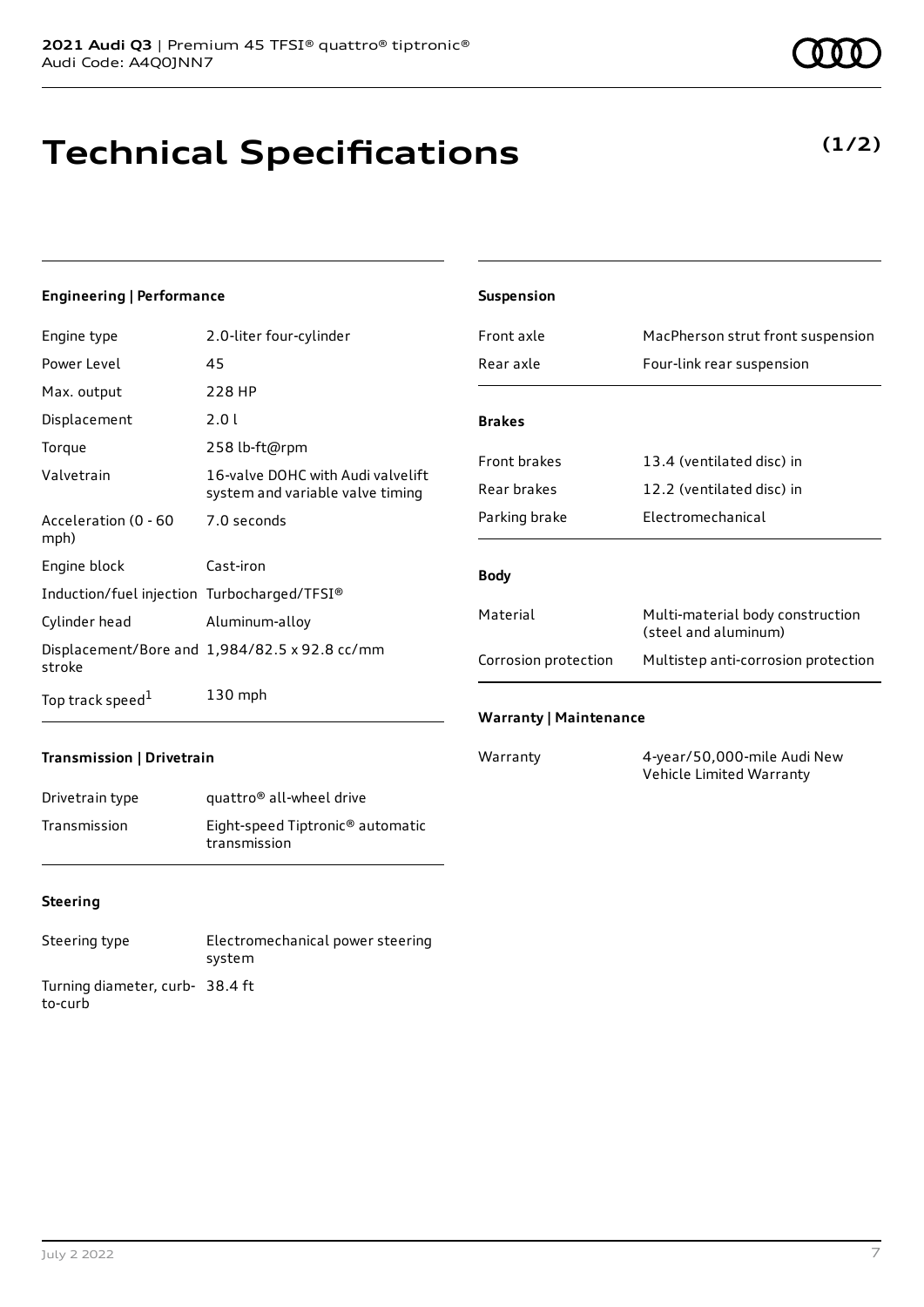# **Technical Specifications**

### **Exterior Measurements**

| Height                           | 62.9 in   |
|----------------------------------|-----------|
| Overall width without<br>mirrors | 72.8 in   |
| Length                           | 176.6 in  |
| Wheelbase                        | 105.5 in  |
| Drag coefficient                 | $0.36$ Cw |
| Overall width with<br>mirrors    | 79.7 in   |
| Track rear                       | 61.9 in   |
| <b>Track front</b>               | 62.2 in   |
| Curb weight                      | 3,916 lb  |

### **Interior measurements**

| Seating capacity                          | 5                      |
|-------------------------------------------|------------------------|
| Head room with middle 37.6 in<br>sunroof  |                        |
| Head room with front<br>sunroof           | 39.6 in                |
| Shoulder room, front                      | 56.7 in                |
| Leg room, middle                          | $36.1$ in              |
| Shoulder room, middle                     | $55.1$ in              |
| Leg room, front                           | 40.0 in                |
| Cargo volume, rear<br>seatbacks up/folded | 23.7/48.0 cu ft, cu ft |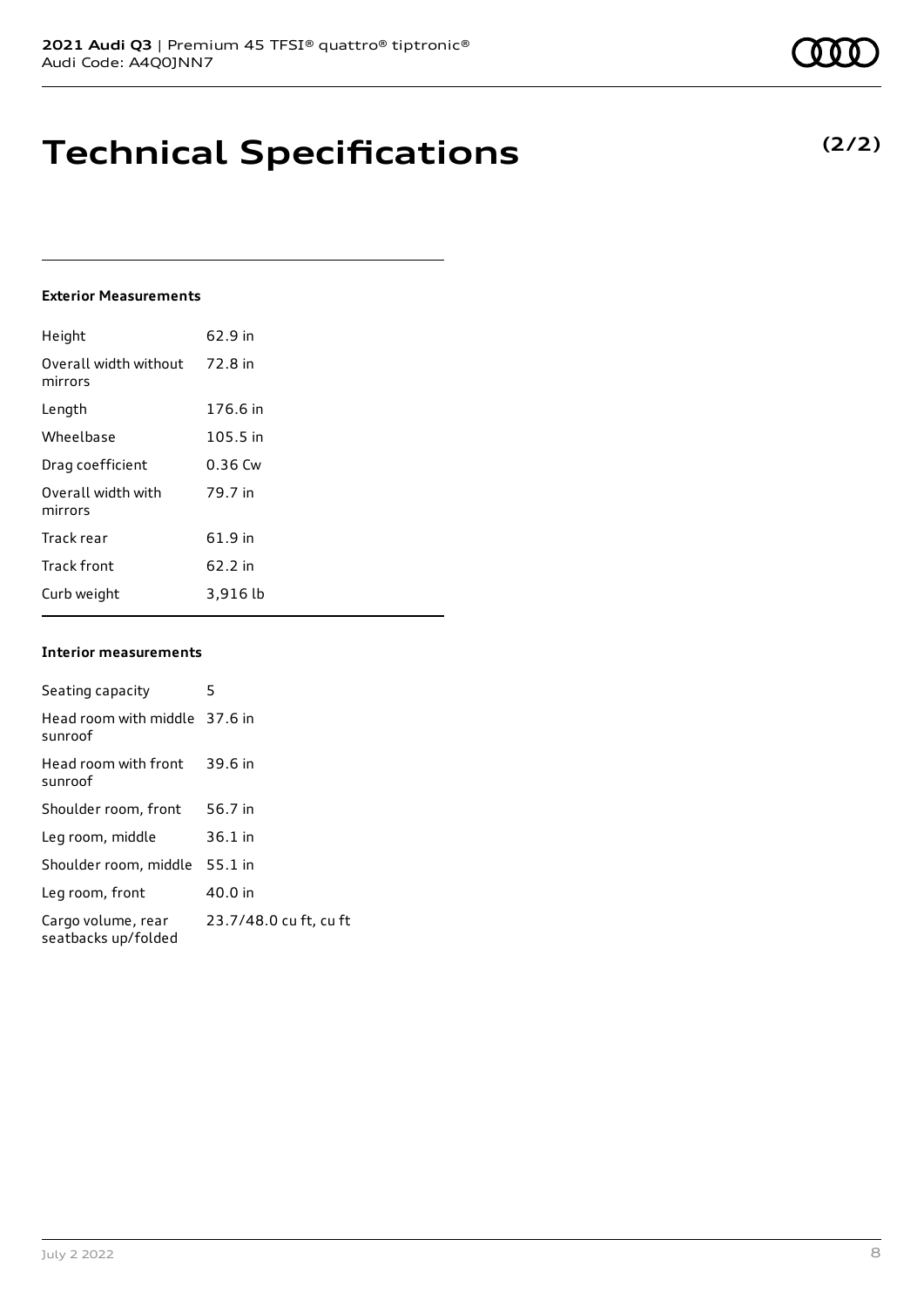### **Consumption- and emission**

### **Consumption by NEDC**

| urban       | 20 mpg   |
|-------------|----------|
| extra-urban | 28 mpg   |
| combined    | $23$ mpg |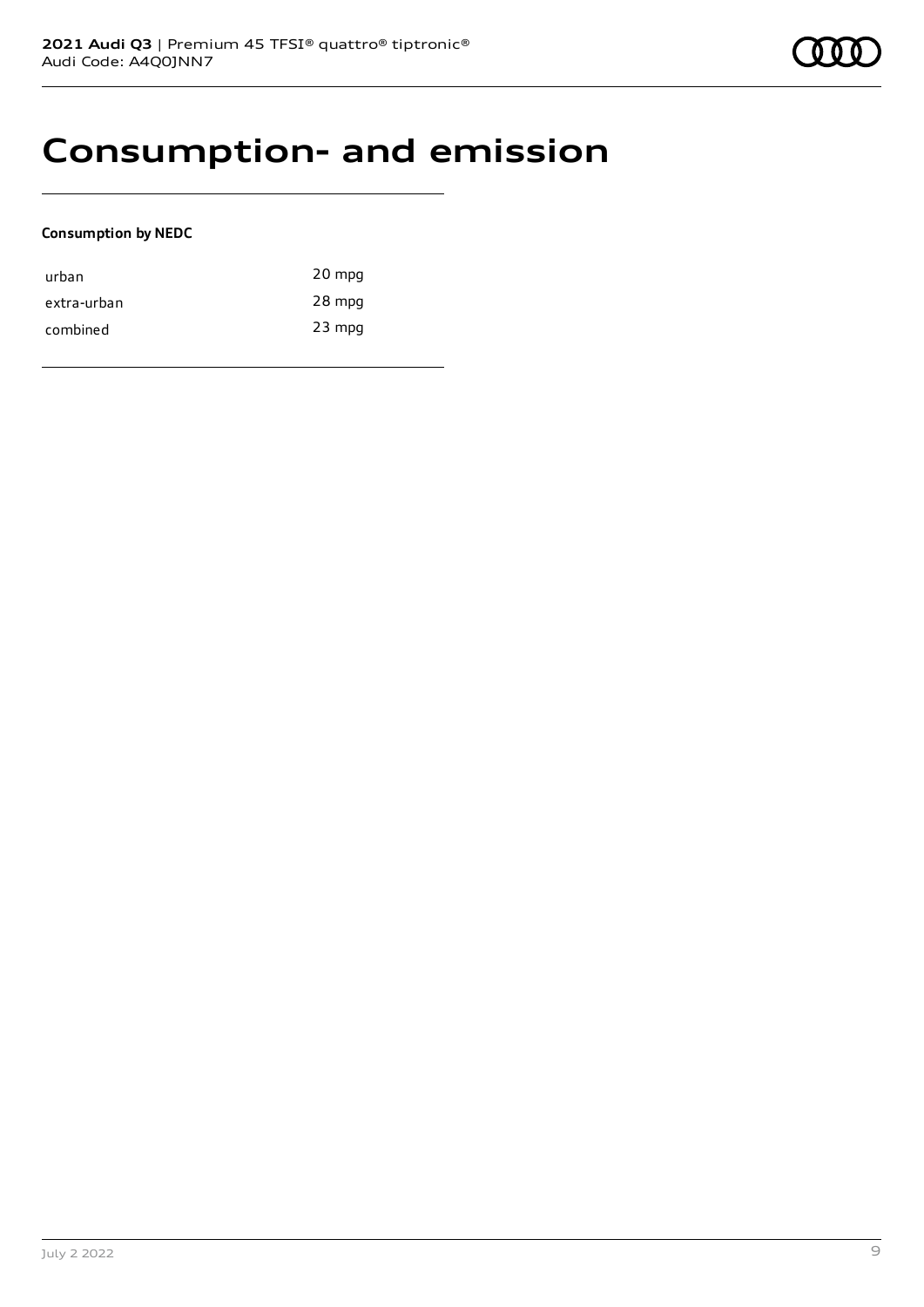

### **Contact**

Dealer **Santa Monica Audi**

1020 Santa Monica Blvd 90401 Santa Monica **CA** 

Phone: +13103939922 FAX: 3103953495

www: [https://www.santamonicaaudica.com](https://www.santamonicaaudica.com/)